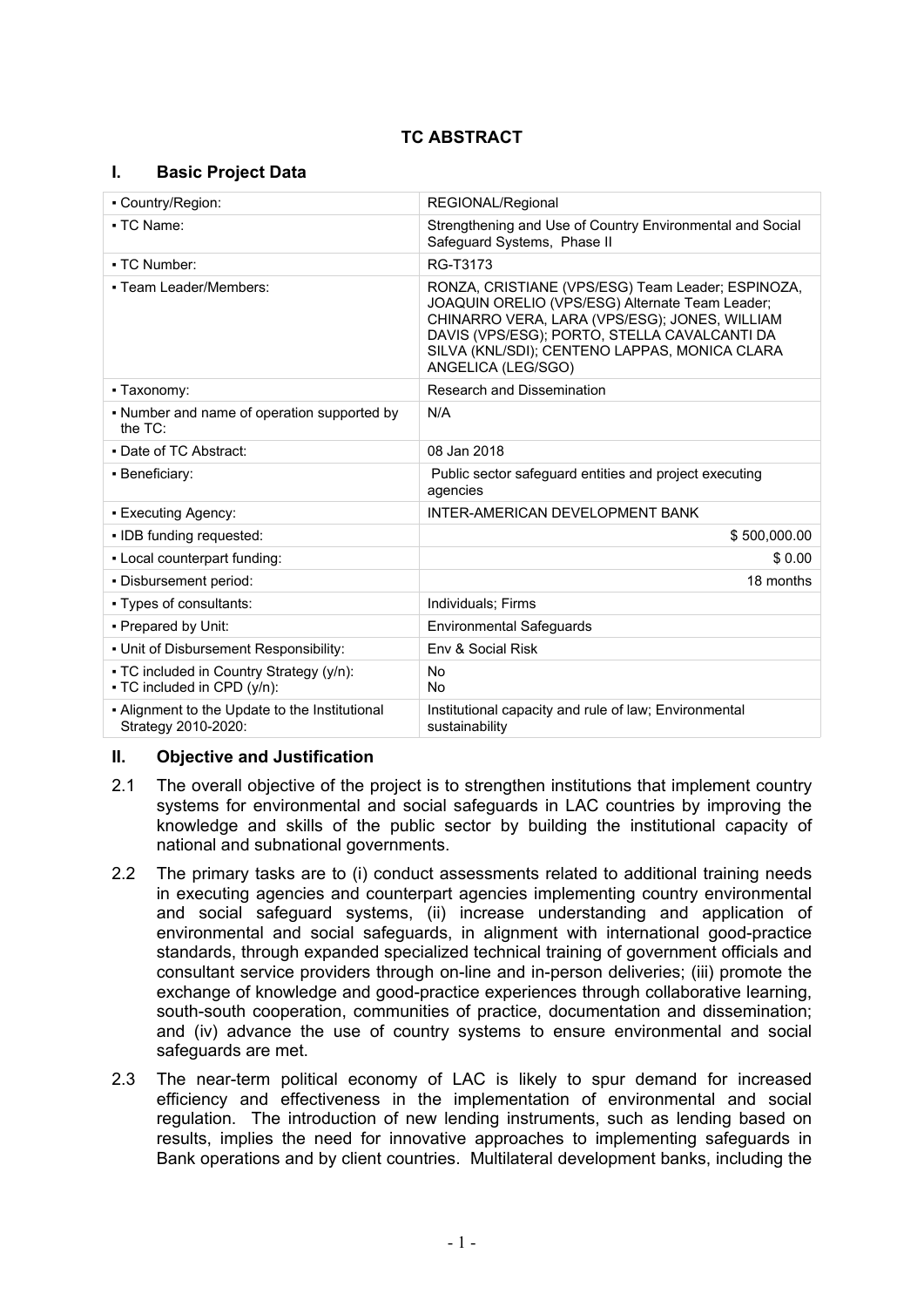IDB, and country regulatory authorities are under pressure to streamline approval processes, while still incentivizing environmental and social stewardship.

## **III. Description of Activities and Outputs**

- 3.1 Component 1: Assessments (US\$60,000). This component will (i) support further assessments to determine additional training needs of executing agencies, environmental and social licensing and enforcement agencies in LAC, which will serve as basis for future programming; (ii) Building on the methodology developed in the previous TC, we will assess the potential to operationalize environmental and social country systems in the context of Loans Based on Results (LBR) under policy directive B. 16. LBR is an increasingly used lending modality and ESG needs further analysis to determine how best to incorporate country systems into the process and how to report these activities to the Board under GN-2538.
- 3.2 Component 2: Training in Environmental and Social Safeguards (US\$360,000). This component will develop and deliver online courses on environmental and social safeguards to build capacity that contributes and closes the gaps with international good practices allowing possible use of country systems in Bank-financed operations. These topics are not otherwise addressed through K&L courses and market research has shown that they are not adequately addressed from other sources. Additional sessions of courses developed under RG-T2556 will be offered and courses will be translated into Spanish and Portuguese as necessary to reach the target audience throughout LAC. Additional topics for new courses will be determined through the institutional analysis conducted in Component 1 and through surveys and discussions with stakeholders in the Community of Practice in Component 3 and at Regional Policy Dialogues. They will be tailor-made to respond to particular needs that will result in increased institutional capacity throughout the LAC region. Execution will include subject matter experts, instructional designers, translators and virtual classroom technicians and will continue to be managed through the Institute for Economic and Social Development (INDES) learning platform. The course texts and videos will also be available outside the course structure for the general public.
- 3.3 Component 3: South-South Collaborative Learning (US\$80,000). This component will support virtual Communities of Practice for Environmental and Social Risk Management as a mechanism for regional communication and sharing of good practices between countries and as a platform for active coordination and technical dialogue with development partners. It will also support in-country activities geared to provide in-person training on topics/audiences not conducive to on-line courses, analyze policy alternatives, diagnose common issues, and develop, generate and disseminate client-based knowledge among Bank safeguard stakeholders. The outputs of these exercises will subsequently be made available to the broader safeguard community through publications, webinars, short courses and discussions in communities of practice. Training courses will be delivered in a "train-the-trainer" format so agencies can sustainably repeat courses for their own staff.
- 3.4 **Component I: Assessments.** Improved understand of training needs of national agencies, refine a methodology for using country systems and consult with stakeholders on a five-year strategy to strengthen and use country systems. (GN-2538).
- 3.5 **Component II: Training in Environmental and Social Safeguards.** Online training to individuals on environmental and social safeguards.
- 3.6 **Component III: South-South Collaborative Learning.** South-south collaboration to generate and disseminate client-based knowledge among Bank safeguard stakeholders.
- **IV. Budget**